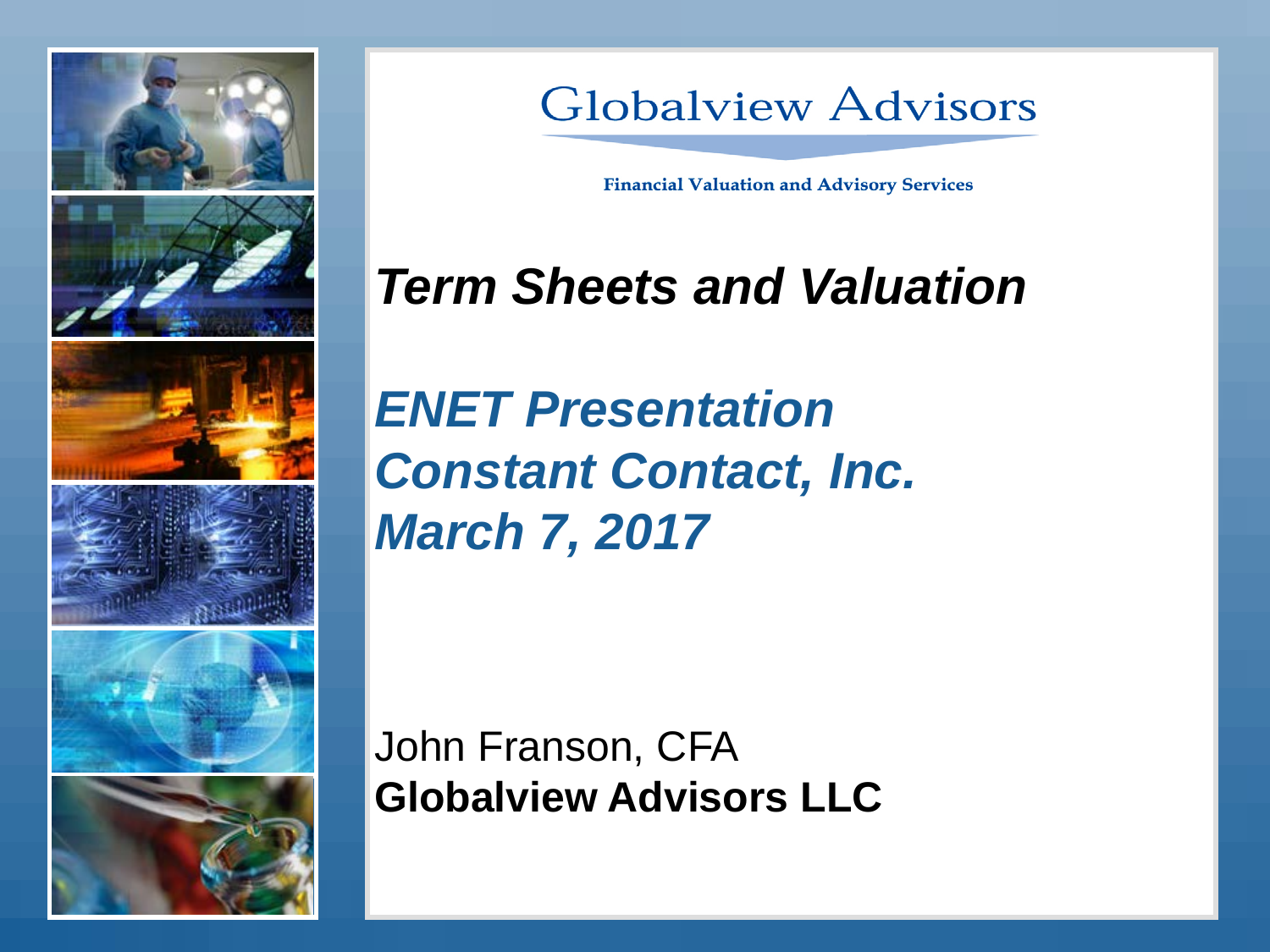

#### **Globalview Advisors**

**Financial Valuation and Advisory Services** 

- *1. Who are we?*
- *2. What do we do?*
- *3. View from our perspective?*
- *4. What can entrepreneurs take away?*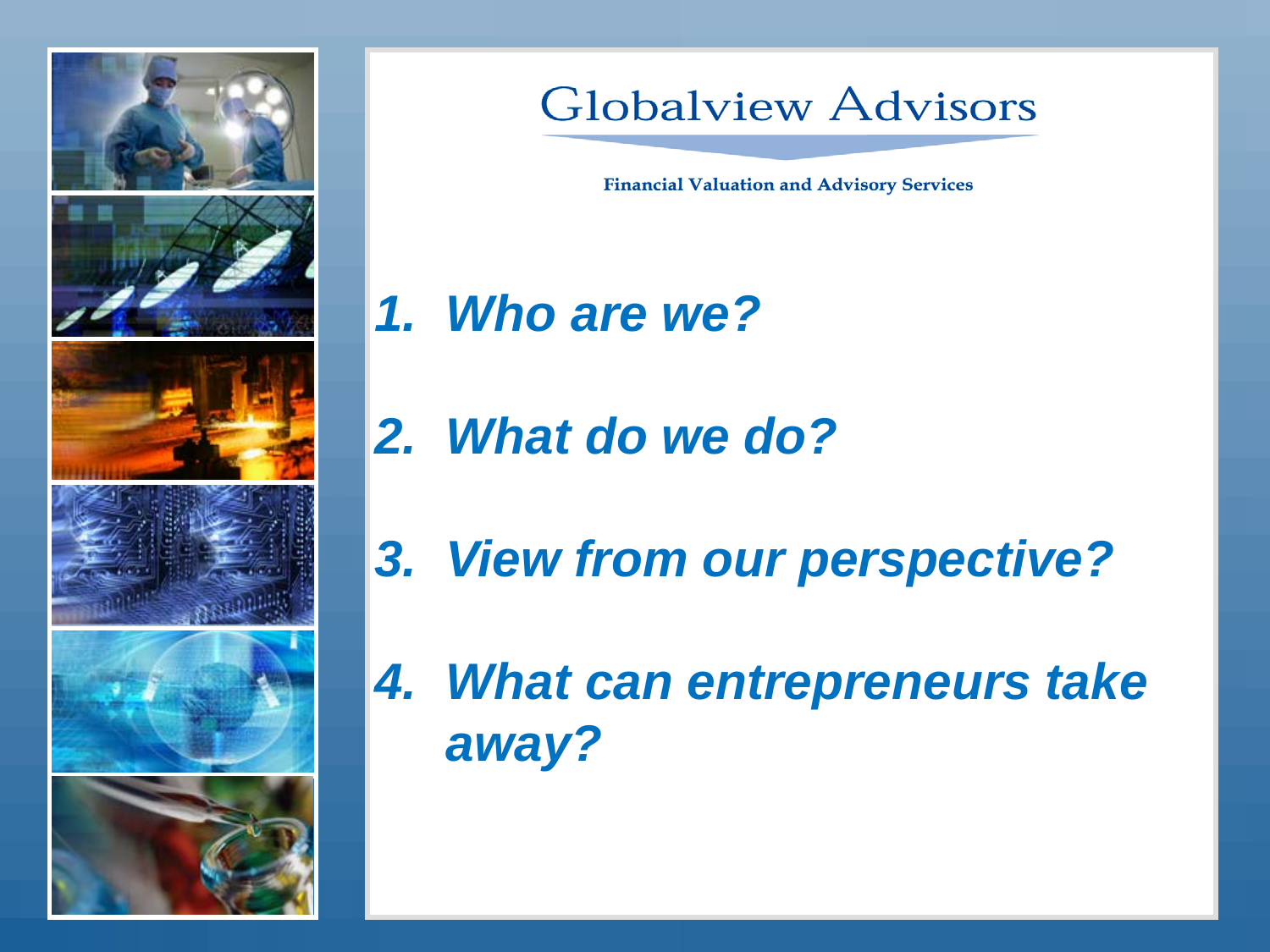

#### *1. Who are we?*

*Globalview Advisors is an international firm with offices in Irvine and Los Angeles, California; Boston, Massachusetts; and London, United Kingdom.*

*We specialize in providing financial valuations and related advisory services for publicly listed and privately owned/unquoted companies in the U.S., the U.K., Europe, Asia, and other locations globally.*

*Our financial valuations, opinions, and advisory services relate to businesses, business interests, intangible assets and intellectual property, and financial instruments.*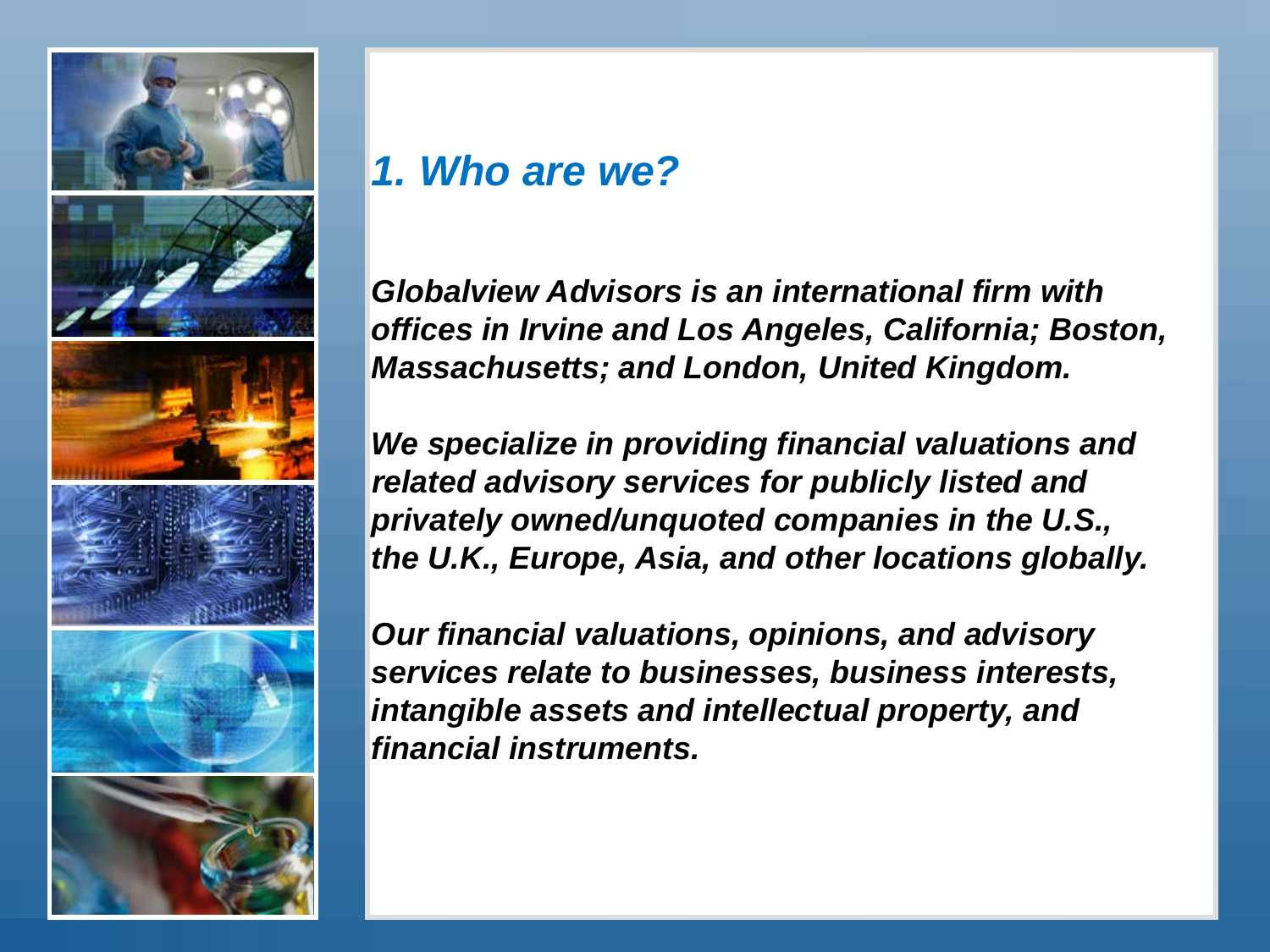

#### *2. What do we do?*

*Globalview's services are provided for a variety of purposes, including valuations of Businesses, Intangible Assets, Debt, Equity, and Derivative Instruments for:*

- *Financial Reporting*
- *Corporate Tax Planning, Compliance, and Reporting*
- *Mergers and Acquisitions*
- *Gift and Estate/Inheritance Tax Planning*
- *Restructuring and Bankruptcy*
- *Litigation Support/Dispute Resolution*
- *Employee Stock Ownership Plans (ESOPs)*

*We also provide Fairness and Solvency Opinions for a variety of reason.*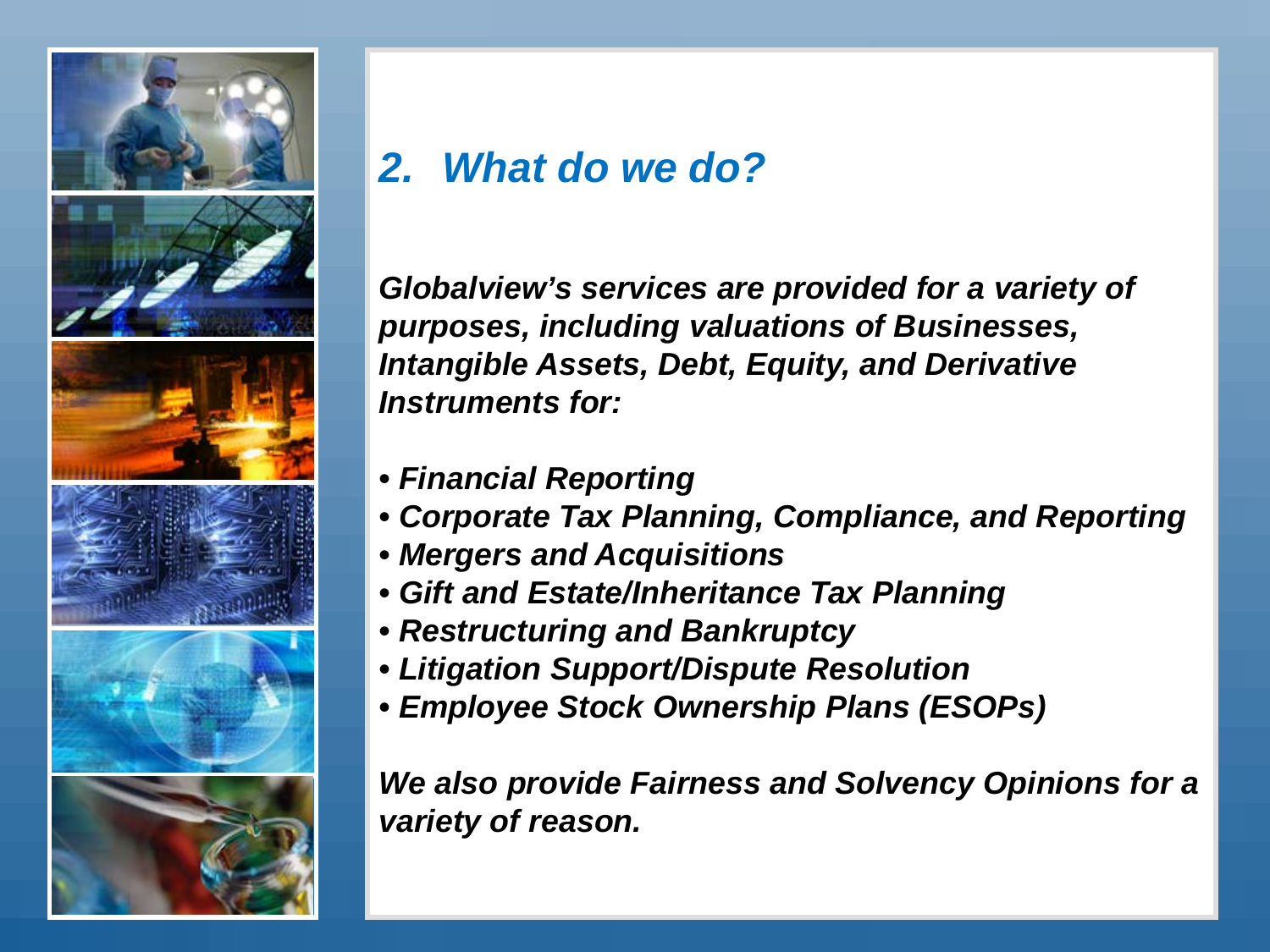

#### *Focusing on Business Valuations*

*Globalview often uses a fundamental approach to assessing the fair value of a business enterprise and will often use this approach to determine the fair value of common stock shares.*

*First we estimate the business enterprise value (BEV) using a combination of three methods:*

- *1. Discounted Cash Flow Analysis (DCF)*
- *2. Guideline Public Company Method (GCM)*
- *3. Guideline Transaction Method (GTM)*

*(Funding rounds may dictate a different approach.)*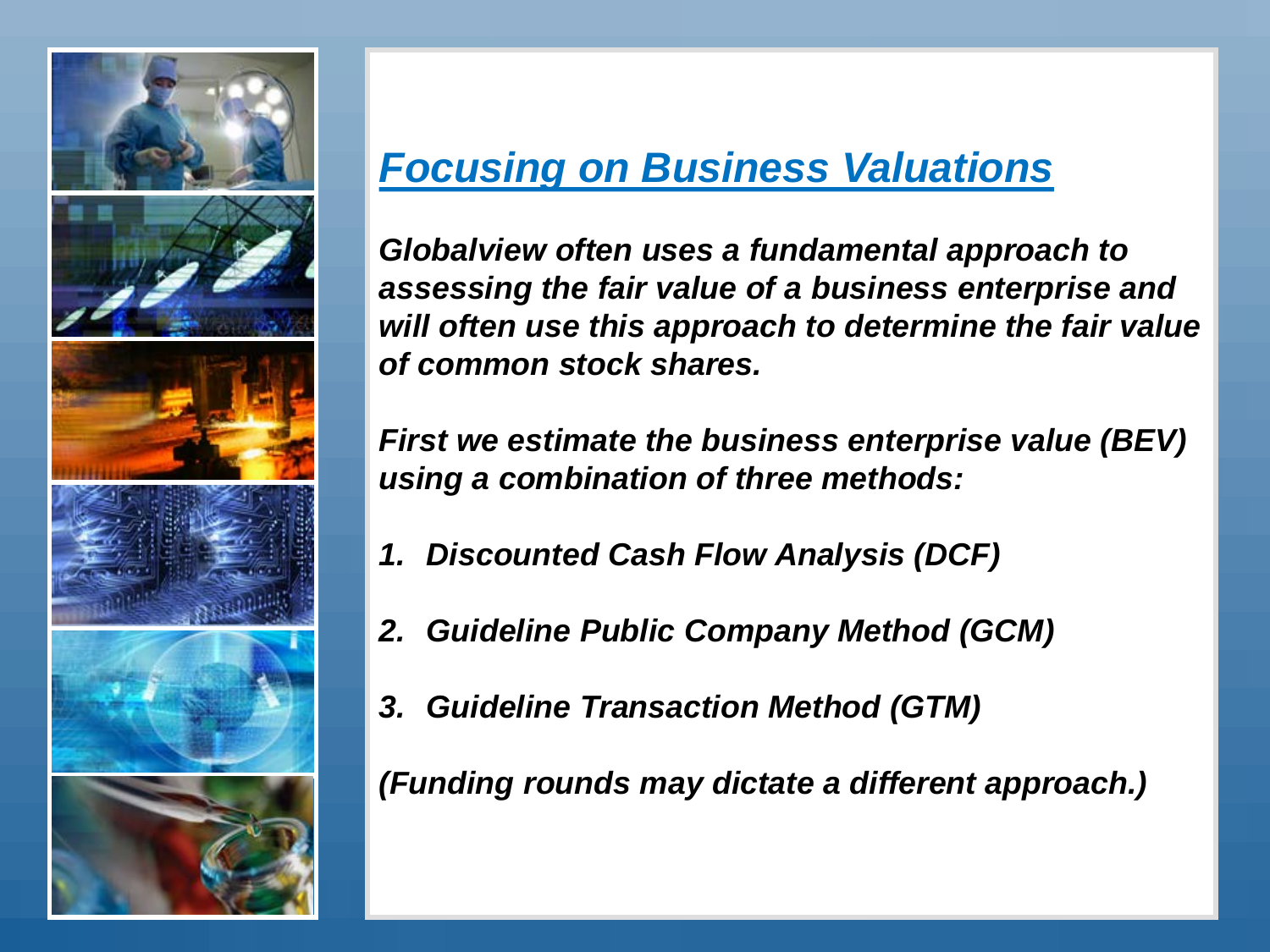

#### *Discounted Cash Flow Analysis (DCF)*

*Under a DCF, we use a forecast of revenues and cash flows (usually a 3-5 year forecast is required, but sometimes a 1-year forecast is all that is available – we work with it!).*

*Ultimately we discount the cash flows to present value using a reasonable discount rate.*

*Debt and cash are accounted for in determining the fair value of total equity.*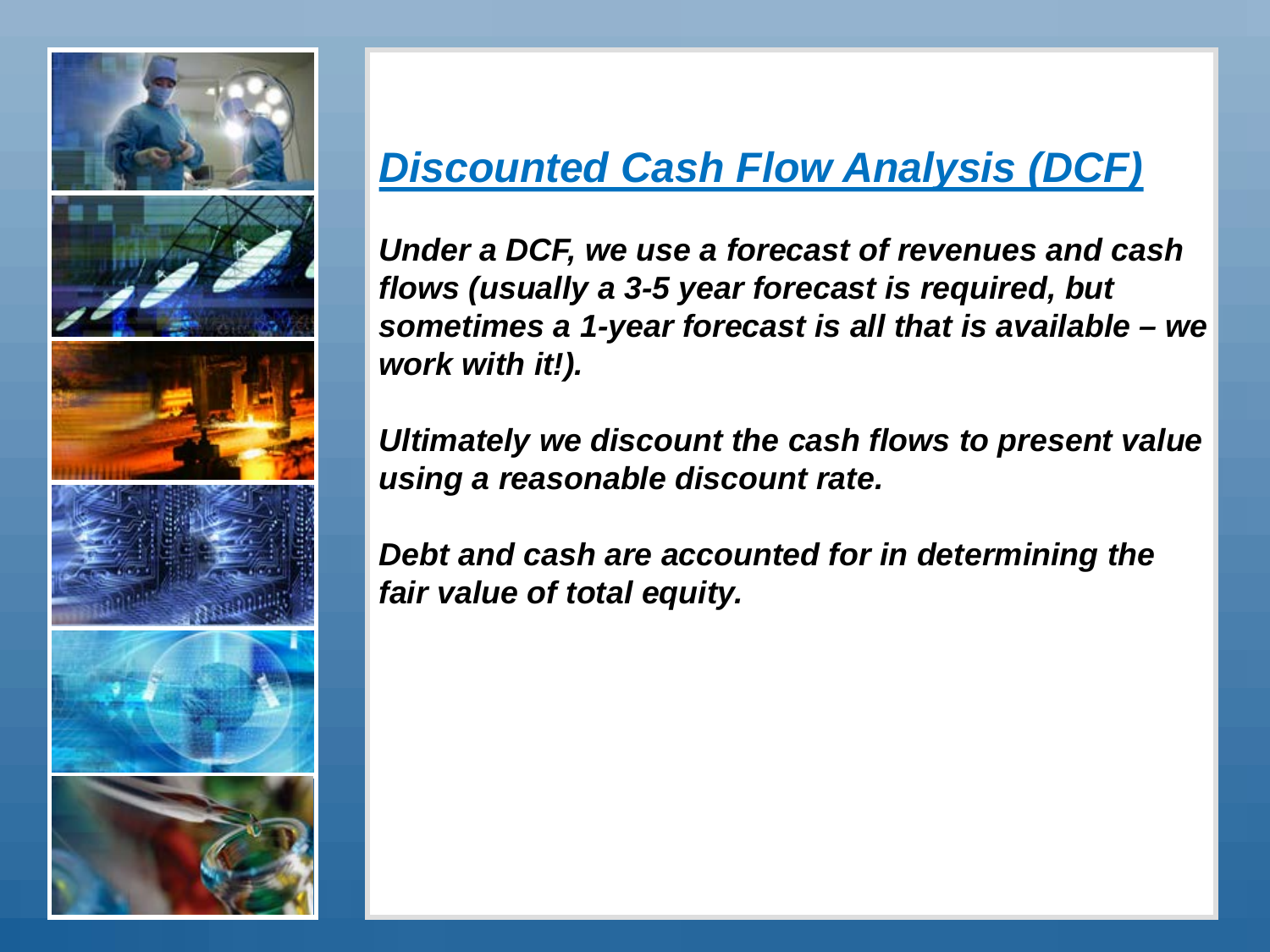

## *Guideline Public Company Method (GCM)*

*Under a GCM, we gather information on publicly traded companies' multiples of operating performance to assess a range of possible values (e.g., revenue multiples or EBITDA multiples).*

*We then apply multiples to realized and forecast measures of performance, such as revenues and EBITDA, to estimate value.*

*Although size, scope, and operating history may differ greatly from younger, privately held companies, caveats are noted and multiples are selected with these factors in mind.*

*Debt and cash are accounted for in determining the fair value of total equity.*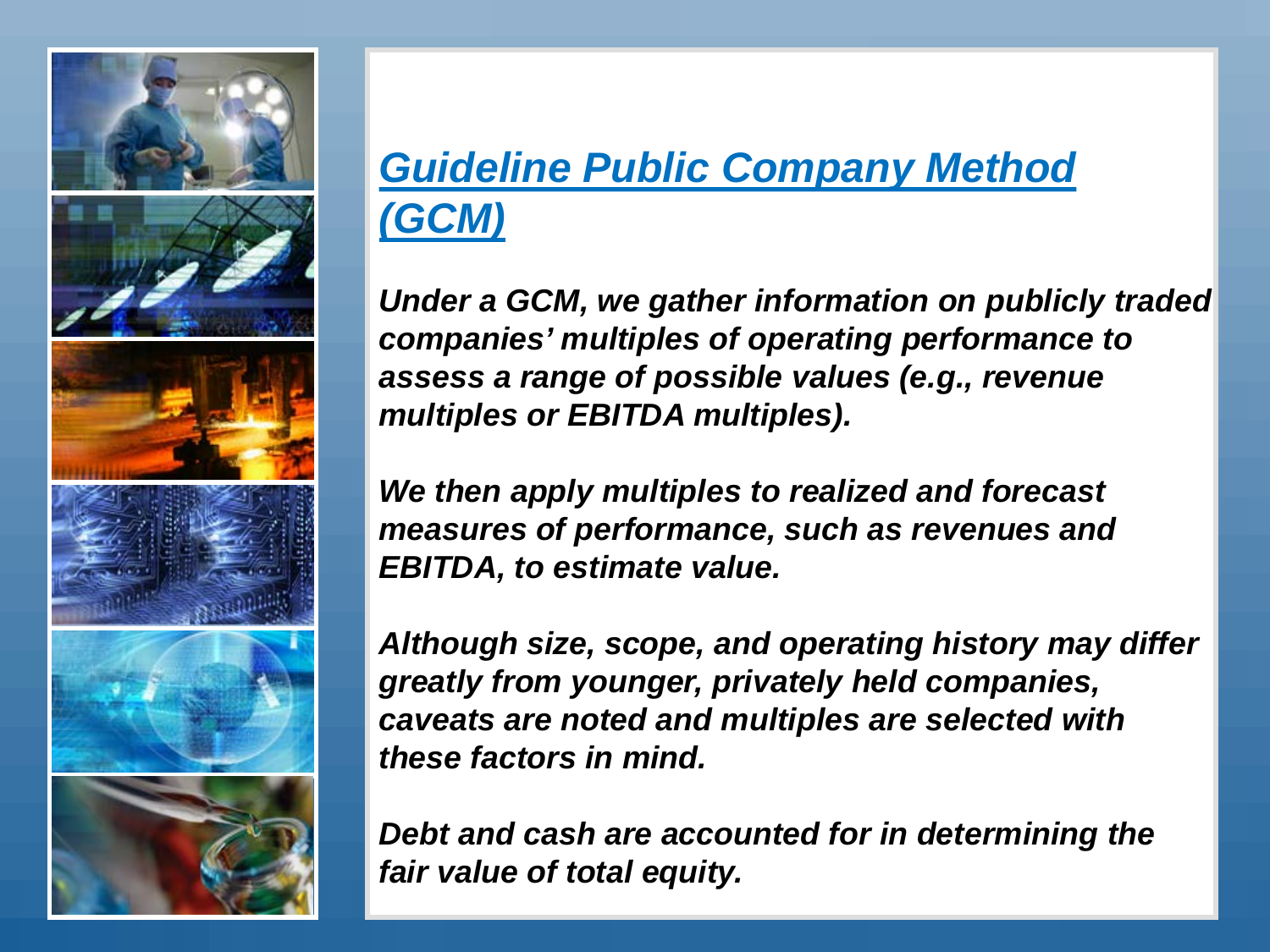

#### *Guideline Transaction Method (GTM)*

*Under a GTM, we gather information on private transactions where companies' multiples of operating performance to assess a range of possible values (e.g., revenue multiples or EBITDA multiples). Data are typically more limited under this method compared to publicly traded companies.*

*We then apply multiples to realized measures of performance, such as revenues and EBITDA, to estimate value.*

*Again, caveats are noted and multiples are selected with these factors in mind.*

*Debt and cash are accounted for in determining the fair value of total equity.*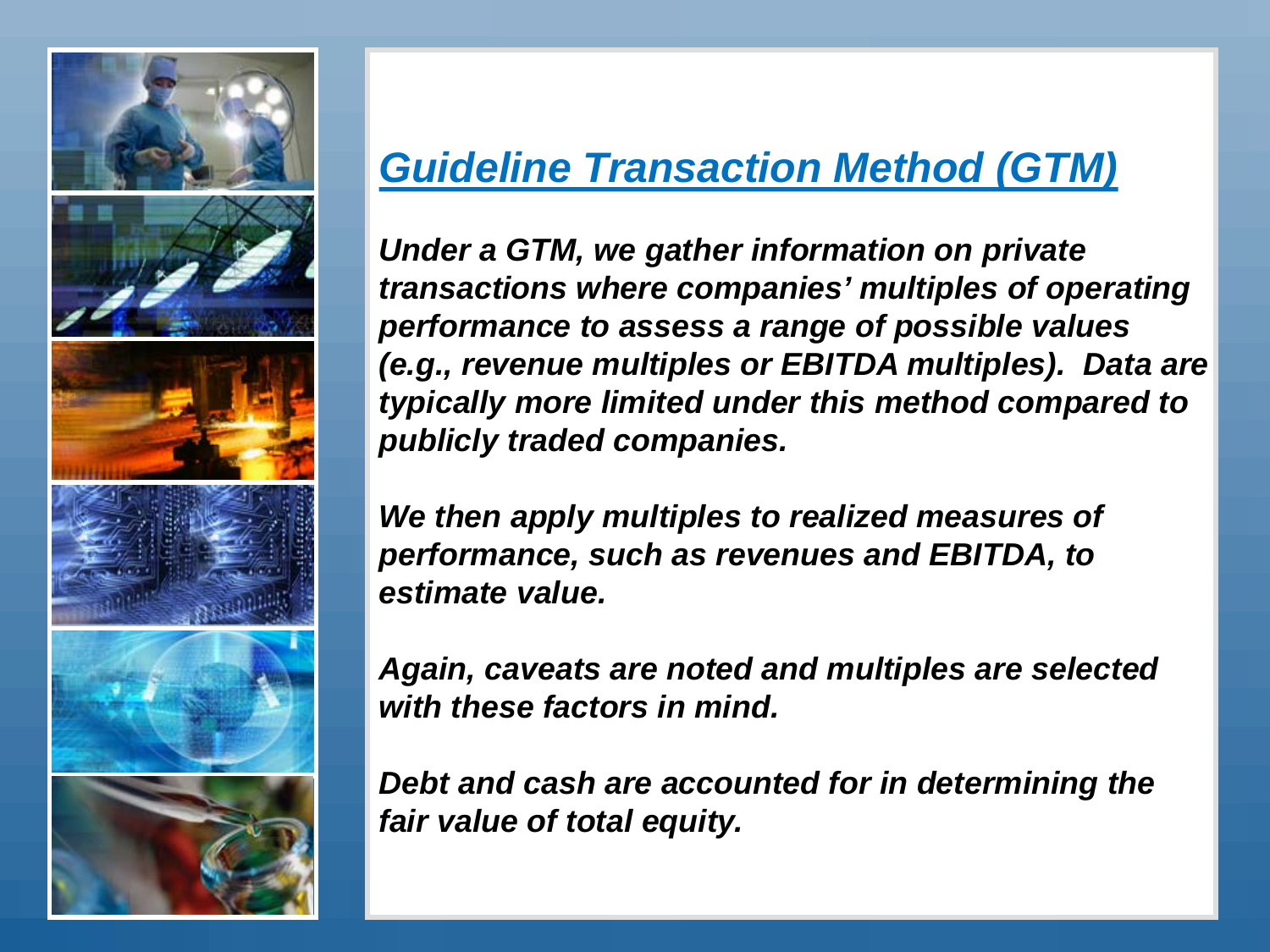

#### *A Synthesis of Value Emerges*

*Globalview then assesses the value indications from the three methods described, and weights each one accordingly:*

- *1. DCF*
	- *Reliability of forecast.*
	- *Expected use of cash flows.*
- *2. GCM*
	- *History of operating performance*
	- *An IPO in the near future? Prospect of being acquired by a publicly traded company?*
- *3. GTM*
	- *History of operating performance?*
	- *Activity in the relevant industry?*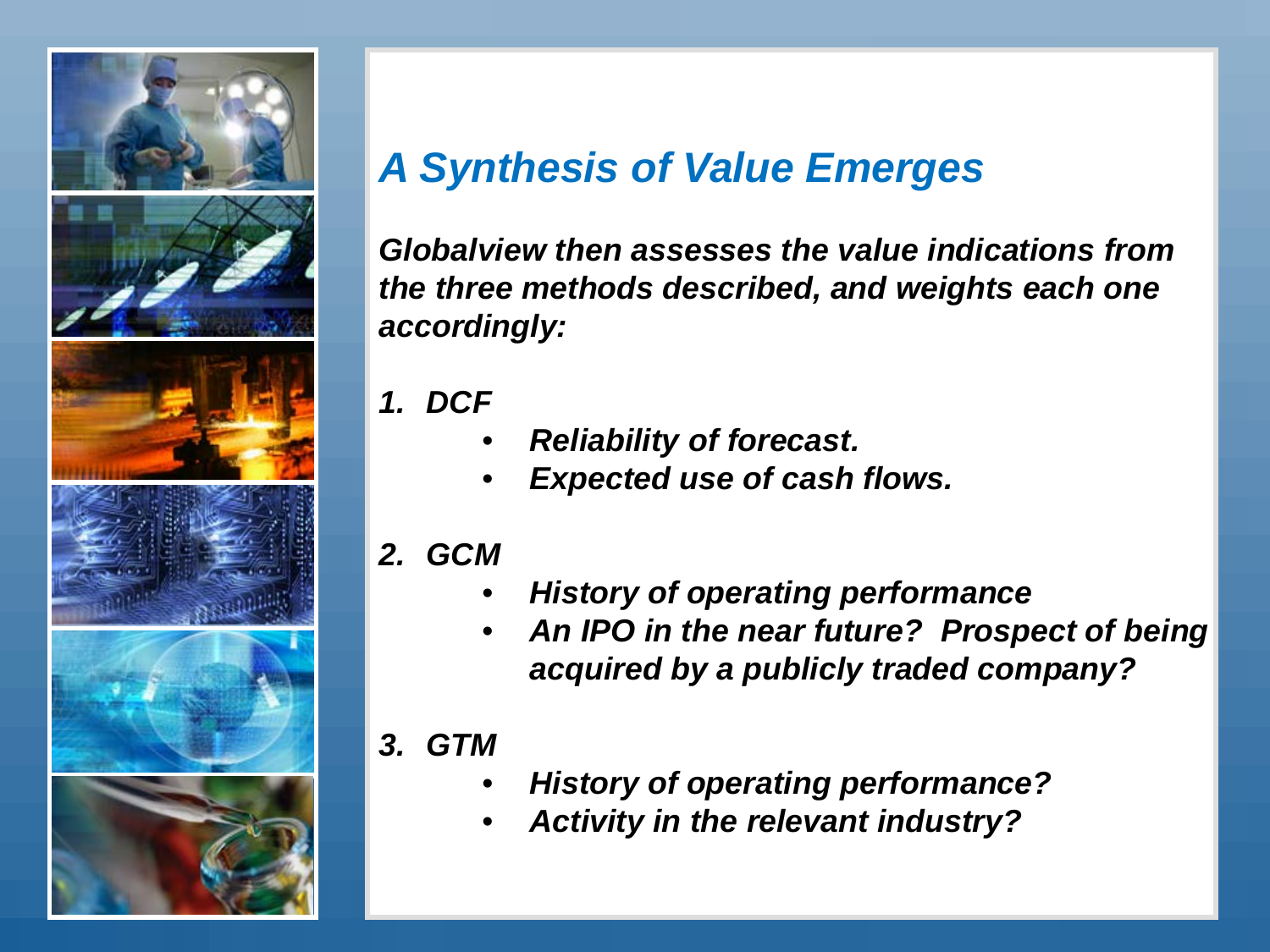

#### *Allocating to Equity*

*For a simpler business valuation where the value of total equity or per share of equity is required, the Current Value Method may be used where net debt and preferred preferences are deducted to determine:*

*Equity = BEV less Preferred Preferences and Net Debt*

*When a valuation is used for financial and tax reporting for deferred equity compensation (e.g., stock options), certain guidance from the FASB and IRS must be followed which complicates matters:*

*FASB ASC 718*

*IRC 409A*

*Under the latter scenario a "409A valuation" is required.*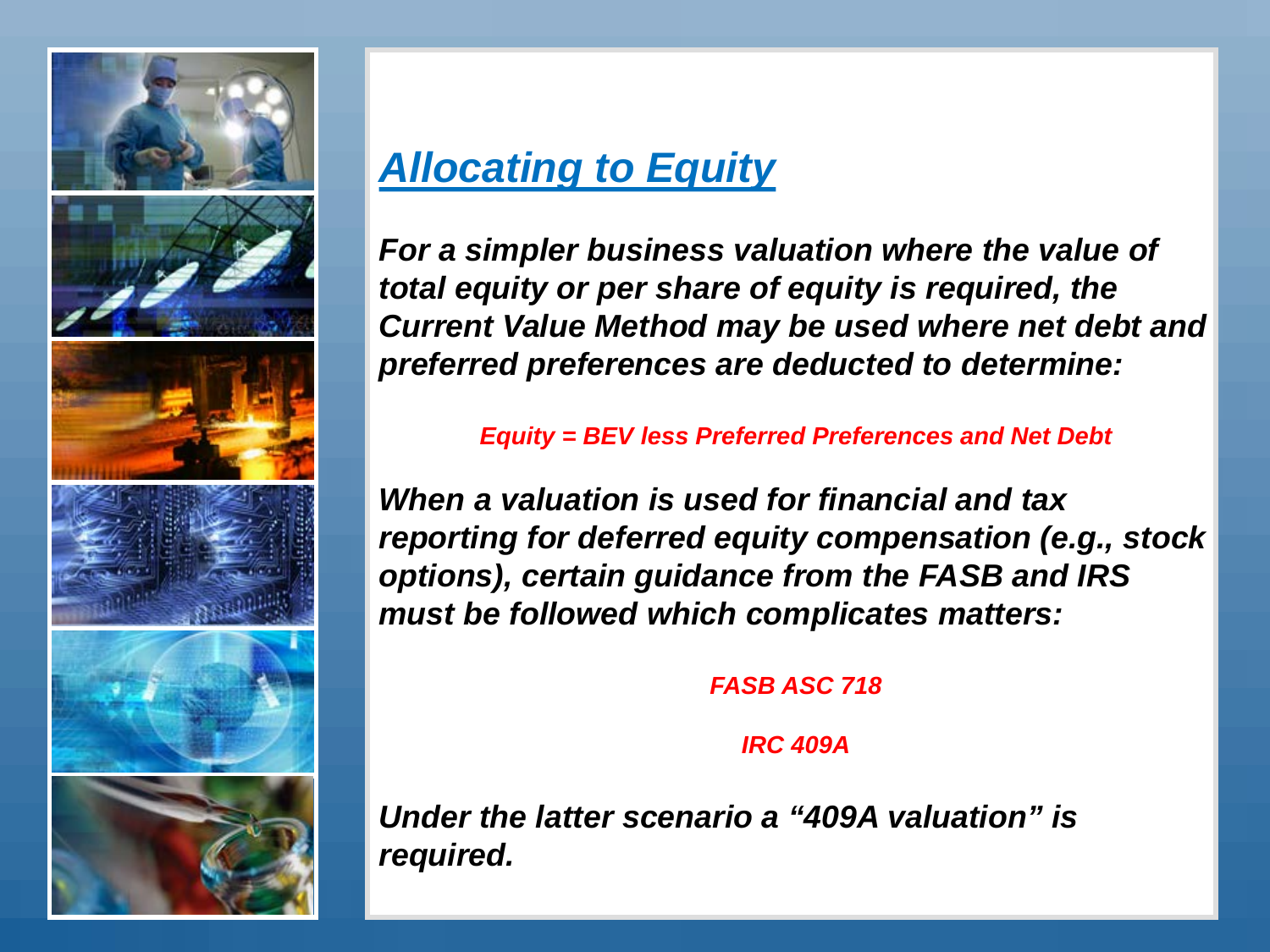

#### *3. View from Our Perspective*

- *Ultimately cash flows determine value, whether they be operating cash flows or liquidity events (e.g., acquired for some amount in the future).*
- *Growth in cash flows can dictate multiples of value within an industry or sector.*
- *Operating margins can dictate multiples of revenue within an industry or sector.*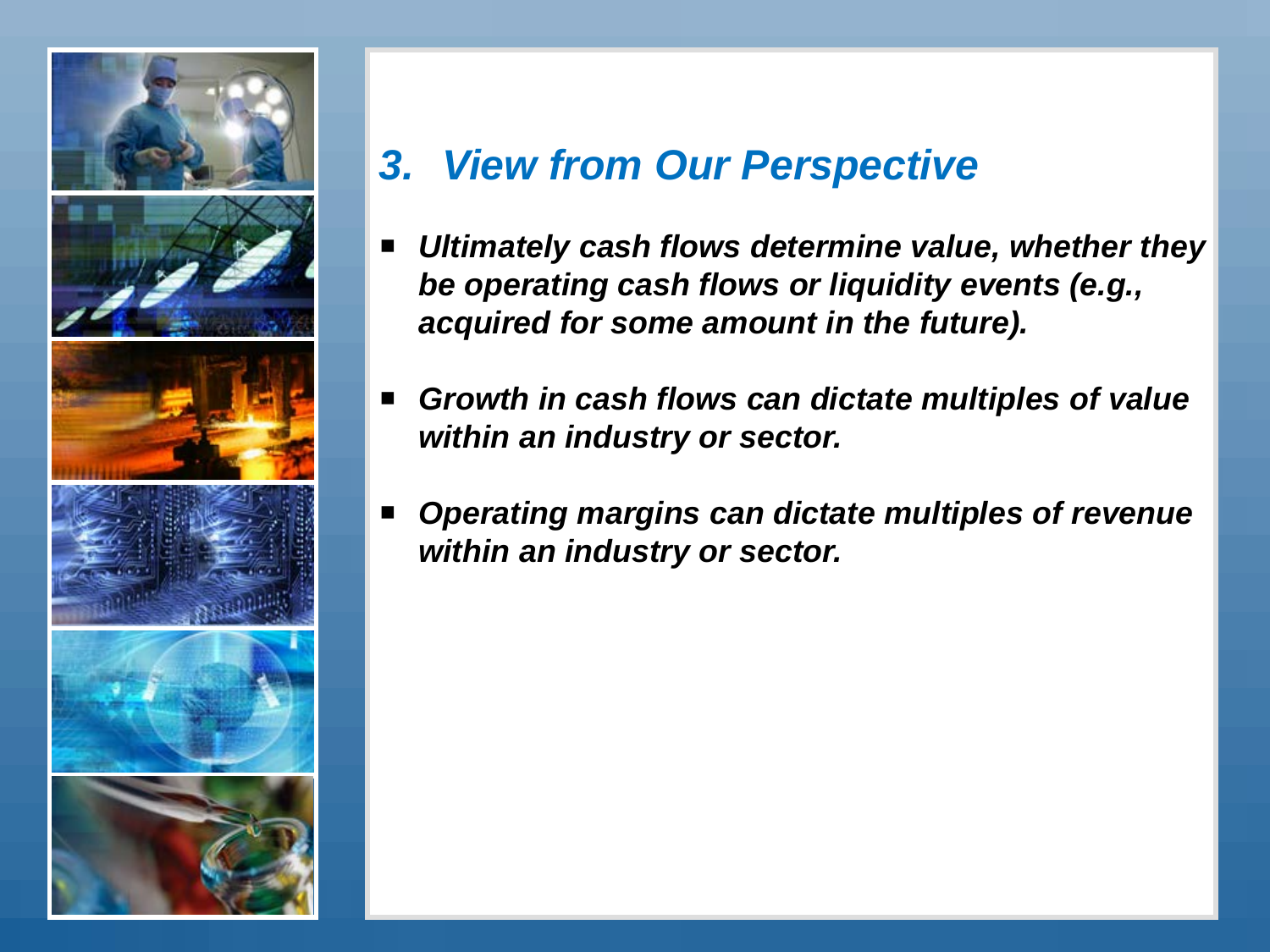

#### *4. What can entrepreneurs take away?*

- *Auditors and authorities will require valuation analysis.*
- *Estimating value is an iterative process marked by multiple exchanges of information and commentary.*
- *Concentrate on running the business and not the valuation.*
- *Valuations are performed as of a specific Valuation Date and do not portend to be what a company will be worth some day – they change and hopefully upwards.*